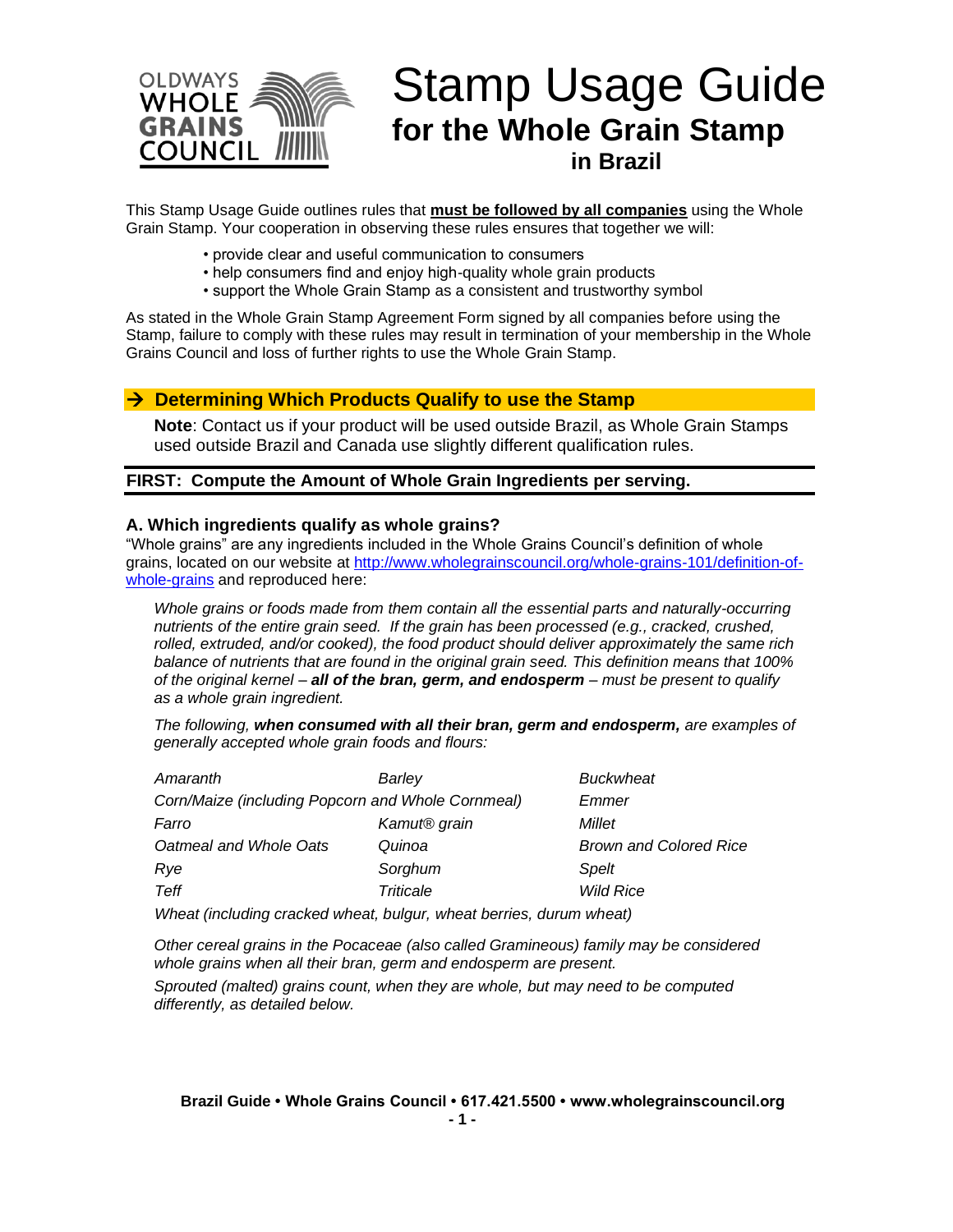## **B. How do members measure whole grain content?**

Determining whole grain content is relatively straightforward. Ingredients (flour, grains) are measured in their normal dry form.

*Note: If you are using ready-to-eat, soaked or wet sprouted whole grains you must discount the extra water weight to be comparable to the normal dry form of the grains.*

B1. The general formula is:

#### **Total grams of all whole grain ingredients ÷ Total number of servings = grams per serving**

**Example:** A formulation calls for 130g of whole wheat flour and 50g of oats and yields 10 labeled servings. Each serving would contain 18g of whole grain ingredients.

 $130g + 50g = 180g$  of whole grain ingredients, total  $180g \div 10$  servings = 18g of whole grain per serving

#### B2. Alternate computation approach, using percents and moisture loss:

1) Add up all the whole grain ingredients in a batch **Example:** 100 lbs of whole wheat flour, 25 lbs of whole rye flour, 10 lbs of oat groats = 135 lbs

2) What is the weight of the dough before cooking / baking? **Example**: Total dough weighs 300 lbs including all wet and solid ingredients

3) What is the bake off of moisture? **Example**: 15% bake-off of moisture leaves 255 lbs of finished, as-eaten product

4) Compute the percentage of whole grain in the finished product **Example**: 135 lbs of whole grain ingredients in 255 lbs of finished, as-eaten product gives us a product that is 53% whole grain (135÷255=.529)

5) Apply that percent to a serving of the product **Example**: You know that one serving of the product weighs 33 grams. 33 x 53% = 17.49 grams, so this product is eligible for the 17 gram Stamp

### **SECOND: Determine whether your product qualifies for whole grain labeling.**

In Brazil, in order to use whole grain labeling, including the Whole Grain Stamp, products must meet two compositional requirements:

- **1. At least 30% of the product's ingredients (by weight) must be whole grain.**
- **2. The product must contain more whole grain ingredients (by weight) than refined grain ingredients.**

### **THIRD: Determine whether your membership includes this product.**

You may use the Stamp on any *qualifying* products for which *you can verify and guarantee* the whole grain content. This includes two categories of foods:

#### **1. Foods that are totally produced under your control**

**A**. Products you make that carry the company name listed on your membership application.

**B**. Products made by another subsidiary/division or brand of your company, that carry a different name – as long as you have a corporate-wide membership that also includes these divisions.

**C**. Private label products you produce and package for customers, sold under the customer's name.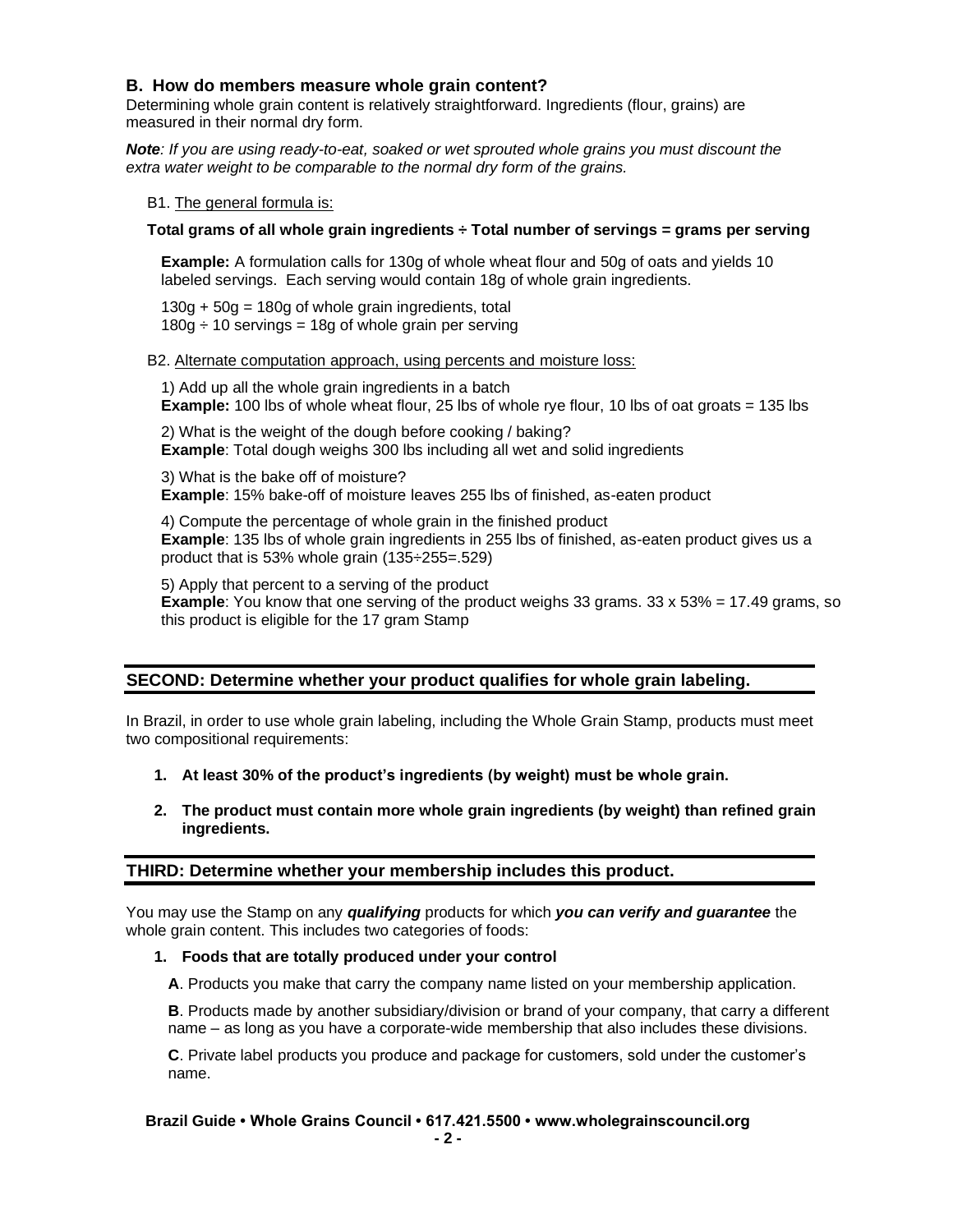## **2. Foods that are partially produced under your control**

**D**. Products produced by you but packaged by another company, such as bulk products repackaged by your customer, or frozen dough baked off in your customer's instore bakery.

**E**. Mixes and concentrates produced by you, if your customer will finish production according to your exact specifications making only simple additions (such as "add water").

In both D and E above, your right to use the Stamp passes through to your customer, but YOU are responsible for your customer's compliance. For example, you will be responsible if you supply Stamps to the customer to affix to your par-baked products after baking, and the customer misleadingly applies them to non-whole grain products. *Unauthorized use of the Whole Grain Stamp image will result in termination of your membership.*

#### **Note: Flours and Grains**

You may use the Whole Grain Stamp on your own whole grain flours and grains, but you may not "pass through" the use of the Stamp to customers using these flours and grains in their products, as there would be no way to control or verify the whole grain content of the resulting products. Encourage your customers to become members of the WGC in their own right!

# → **Determining Which Stamp to Use**

**FIRST: Decide which kind of Stamp Graphic to use: 100%, 50%+ or BASIC.**





**ALL ingredients are whole grain At least half the product Less than half the product** *No other ingredients allowed* **(by weight) is whole grain (by weight) is whole grain Minimum 16g whole grain Minimum 8g whole grain Minimum 8g whole grain**

**100% STAMP 50%+ STAMP BASIC STAMP**



### **A. What products qualify for each version of the Stamp?**

Products containing at least 8g of whole grain ingredients per labeled serving may qualify to use the Whole Grain Stamp. As shown above:

- **100% Stamp** Products will use the 100% Stamp with its 100% banner if (**a**) all the ingredients in the product are whole grains **AND** (**b**) the product contains at least 16g of whole grain ingredients per labeled serving. The product may not contain any non-wholegrain ingredients.
- **50%+ Stamp** Products will use the 50%+ Stamp with its 50%+ banner if (**a**) at least half of the product (by weight) is whole grain **AND** (**b**) the product contains at least 8g of whole grain per labeled serving.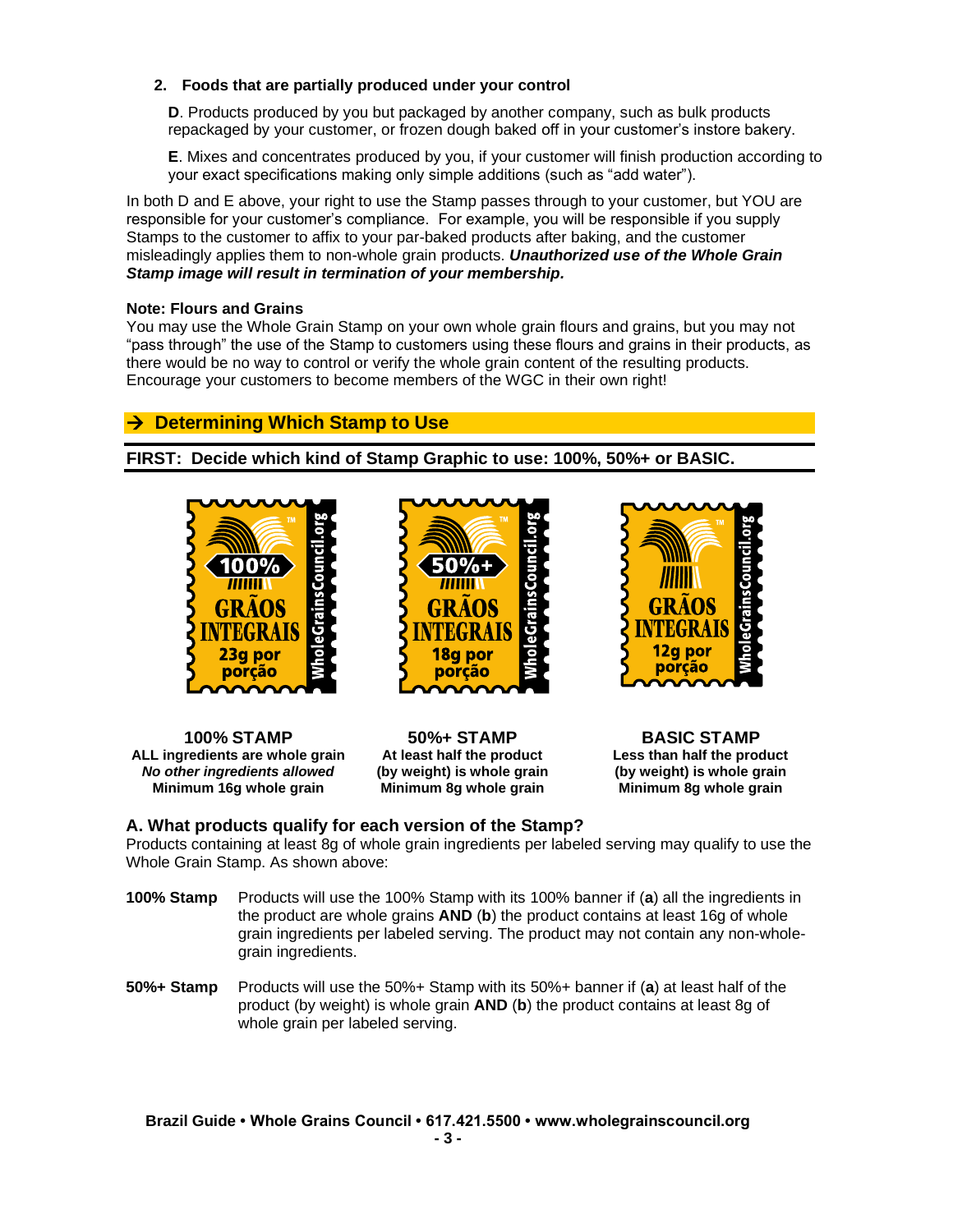**BASIC Stamp** Products will use the Basic Stamp if (**a**) less than half the product (by weight) is whole grain **AND** (**b**) the product contains at least 8g of whole grain per labeled serving.

When in doubt, request the Basic Stamp, and we will upgrade it to the 50%+ or 100% Stamp during our review if your product qualifies.

## **B. What qualifies as 100% whole grain?**

True whole grains contain all three parts of the grain seed (bran, germ, and endosperm), in the same proportions as found in nature, as stated in the first paragraph of the definition on Page 1. For the purpose of the 100% Stamp in Brazil, *all ingredients used in a product must be whole grains***.**

This means that, in Brazil, very few products qualify for the 100% Stamp. A bag of brown rice, a bag of whole wheat flour, rolled oats, etc., would qualify. But a loaf of bread made wholly with whole grain flour but also containing salt, yeast, and oil would not qualify.

## **SECOND: Decide which number to use on the Stamp.**

Once you have calculated the exact whole grain content in grams for each serving of your product, you are ready to choose which number to put on your Stamp. This is the number you calculated in Part B of the First Step. For example, let's say your product is a granola bar containing 18.7g of whole grain ingredients per serving. You could:

### **A. Use the exact number**.

The standard approach is simply to utilize the number you calculated earlier, and use a stamp saying "18g per serving" *(note that we do not allow rounding up).* We recommend using the highest qualifying number, to make your product stand out on grocery shelves.

### **B. Use a lower number**.

You may also choose a slightly lower number. We allow members to use a number up to 2 grams lower than the actual amount of whole grain present in the product (rounded to the nearest whole gram). You might want to use a lower number if:

- Your product is part of a line of similar products with slightly varying formulations. Perhaps the raspberry granola bar has 18g of whole grain, but the banana has 16g and the peanut butter flavor has 17g. You may choose to put Stamps reading "16g or more" on all three bars.
- You frequently make small reformulations in your products. You might choose to put a Stamp reading "16g or more" on this product, to allow for small changes.

You may have other marketing or product reasons that lead you to be conservative in stating the whole grain content of your products. Of course, you may **NOT** use a higher number than the actual gram content, as that would not be truthful.

# **THIRD: Pick the file format: 4-color process, spot color, or black & white.**

Hi-resolution PDF files are available for printing in (**a**) four-color process (**b**) PMS Spot Color or (**c**) black & white.

**We highly recommend that you use the color versions of the Stamp**, as you will get more marketing value from the visibility and consumer familiarity of the standard black and gold Stamp. You can locate the Stamp graphics by logging into your account and choosing **Download Stamp Graphics**. If you do not see the Stamp you need, contact Abby Clement (aclement@oldwayspt.org).

### **GRAPHIC NOTES**

Designers and printers may want to know the following:

• In the SPOT format, the gold color is PMS 130.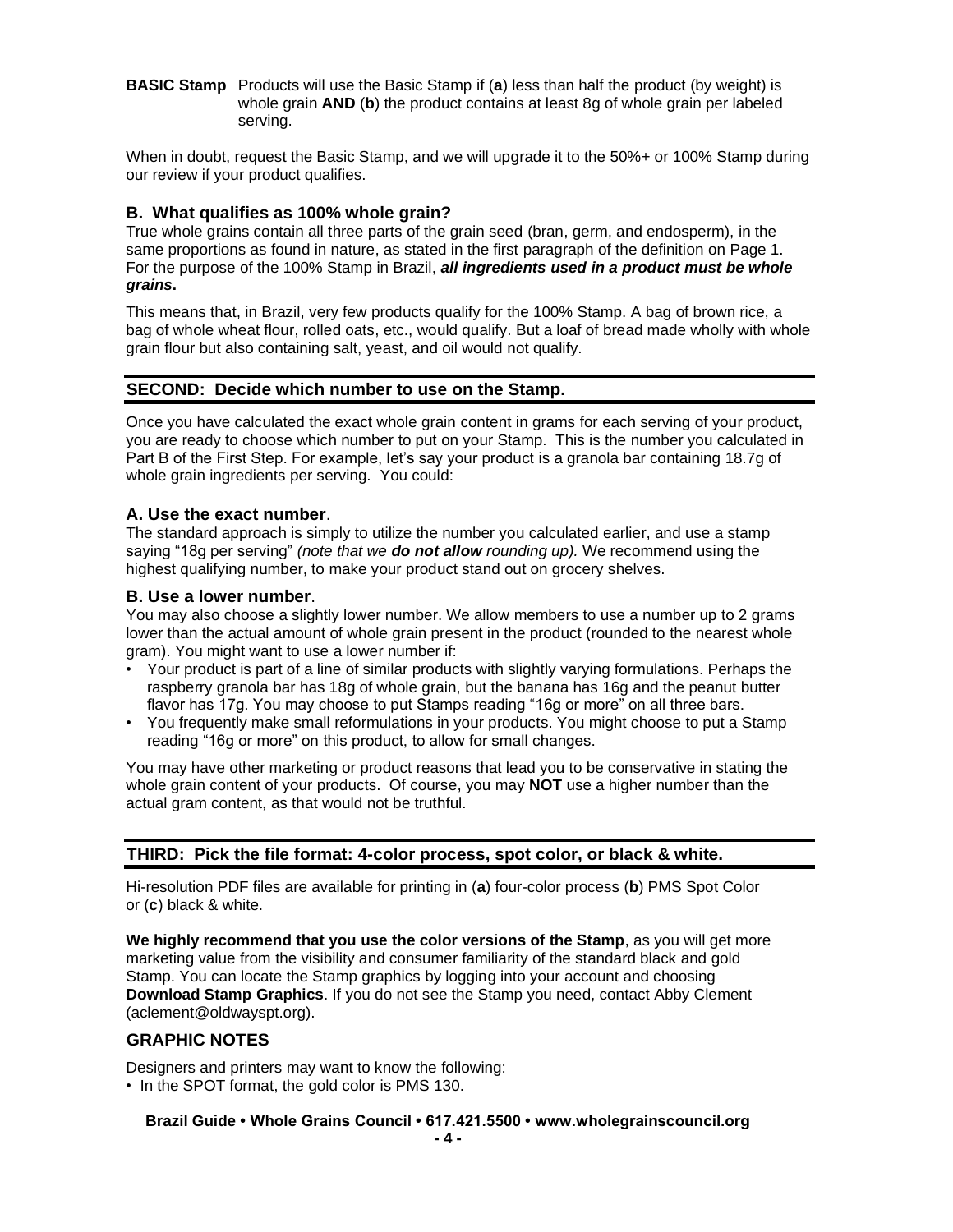- In the 4C format, the gold color is 0%C 27%M 100%Y 0%K.
- All fonts have been changed to outlines.
- Stamps were created in Illustrator, and will also open in any other current graphic software. If you have older or different graphic software, we will do our best to create a file that will open in your software.

#### **FOURTH: Pick an appropriate size and location for the Stamp.**

**What about size?** The Stamp graphics are PDF vector graphics, so they can be resized to be larger or smaller with no loss of quality. There is no minimum or maximum allowable size for the Stamp graphics, but the Stamp and all its type MUST be legible. The size that is completely legible may vary depending on the printing process and materials you're using.

**What about position?** You may place the Stamp anywhere on your package. Of course, you will get the most marketing benefit from placing it on the front panel, but we realize you have many considerations in designing your package, so we allow it to be on any part of the package. There are also no restraints about distance from other graphic objects.

**What about materials other than packaging?** Once a product has been approved to use the Whole Grain Stamp, the Stamp can appear on any packaging, collateral, advertising, websites, or other materials associated with that product. Although it is not required, we are always happy to review your materials and advise you if you would like.

## **FIFTH: Do not modify the Stamp without prior written approval.**

The marketing value of the Stamp derives from its recognizability as a brand. Appearance – graphics, colors, proportions, text and fonts – of the Stamp cannot be modified in any way without **prior written approval**.

We have occasionally given permission for minor variations in Stamp color when the integrity of the Stamp is not affected – i.e., when consumers would be unlikely to notice that any change has been made. Contact Abby Clement [\(aclement@oldwayspt.org\)](mailto:aclement@oldwayspt.org) if you have questions, color requests, or special circumstances you'd like to request.

### **SIXTH: Make sure you've met all additional requirements for whole grain labeling**

In Brazil, manufacturers who use the Whole Grain Stamp must declare the total percentage of whole ingredients present in the product. This percentage must be printed close to the Whole Grain Stamp graphic, with characters of the same font, color, contrast, and at least the same size as the characters on the Whole Grain Stamp.

Please see current Brazilian packaging regulations for more details.

# → **Registering Each Product with the Whole Grains Council**

### **FIRST: File a One-Time Stamp Agreement Form with the WGC.**

The Stamp Agreement Form is a one-time form that companies must sign before they start using the Whole Grain Stamp on their products. It basically says that you are authorized to use the Stamp, as a member in good standing of the WGC, that you agree to follow all the Council's rules and guidelines for Stamp usage, and that you understand that the Stamp program is a private industry effort and not an official program of any country's government. We will send you a copy of this form to sign, as soon as we receive your first year's dues.

### **SECOND: File a Product Registration Form for EACH Product Using the Stamp.**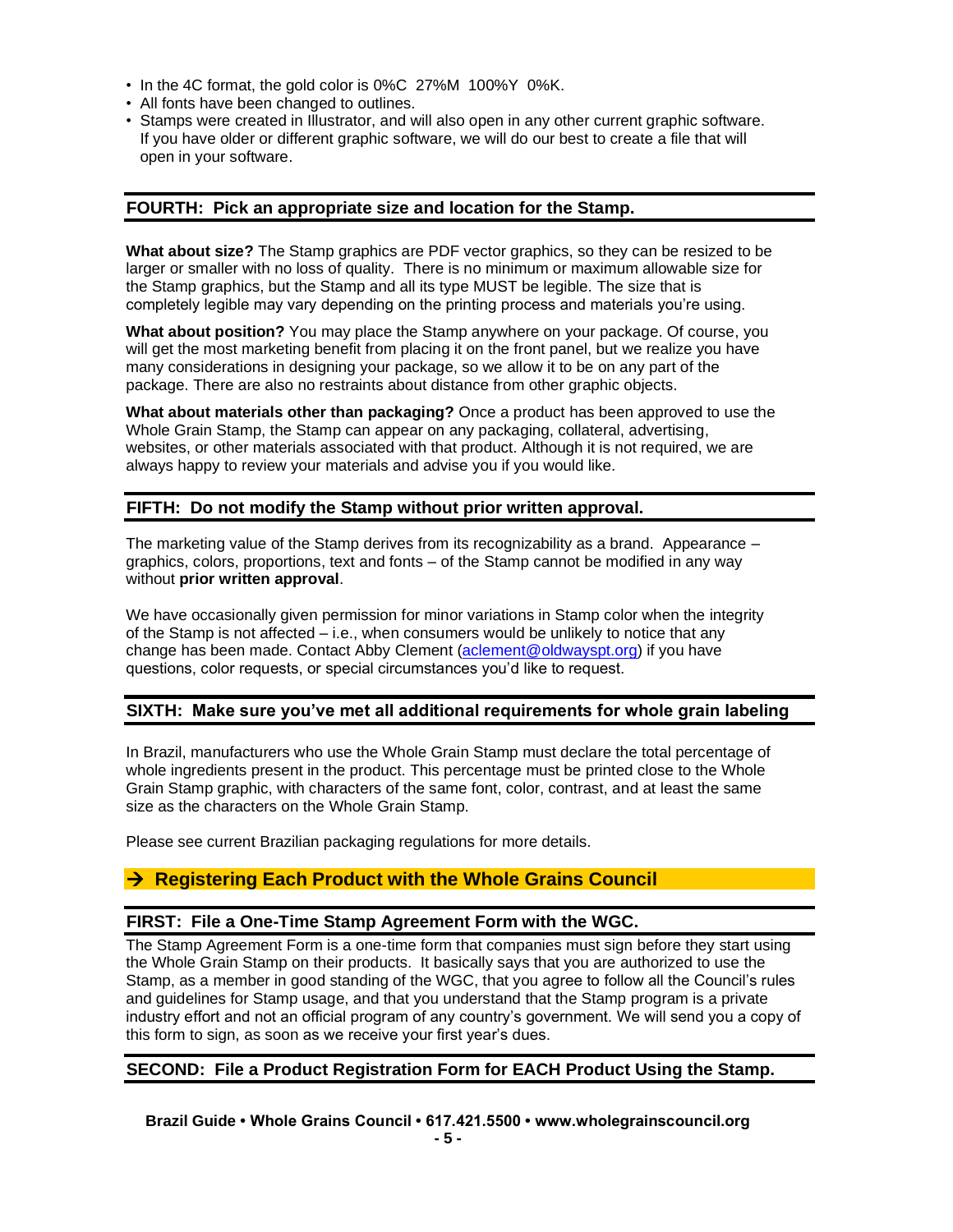The Whole Grains Council maintains a record of each product licensed to use the Whole Grain Stamp. Before any product appears publicly with the Stamp, you must file a one-page Product Registration Form with information about the product.

## **A. Where is the Product Registration Form?**

Our product registration form is available online. Here's how Members may access this form:

- 1. Go to WholeGrainsCouncil.org, and click on "For Members" in the upper right corner
- 2. Log in, using your company username and password
- 3. Click on the **Register Products for Stamp Use** link under My Account on the left.

If for any reason you have technical difficulties with the online registration process, email Abby Clement [\(aclement@oldwayspt.org\)](mailto:aclement@oldwayspt.org) or call her at 1-617-896-4810 and we'll help you out.

## **B. What's on the Product Registration Form?**

The Product Registration Form asks for identifying information about your product, but does *not* require you to divulge your formulation or any other proprietary information. Here's what's on the form, in case you want to know before you become a member and can see it online.

The following facts are required\* on the Product Registration Form:

| <b>Product Name*</b>       | the name that appears on the product in the store                      |
|----------------------------|------------------------------------------------------------------------|
| <b>Brand Name*</b>         | the brand name consumers will see on the label                         |
| <b>UPC Code</b>            | the 12-digit UPC code for this product (numbers only)                  |
| <b>Product Categories*</b> | check 1 to 3 categories (bread, cereal, flour, etc.)                   |
| <b>Additional Criteria</b> | check foodservice, gluten free or sprouted grain if these apply        |
| <b>Nutrition Facts*</b>    | upload information from this product's Nutrition Facts Panel           |
| Ingredients*               | upload or type the ingredients list for this product                   |
| Which Stamp*               | indicate whether you're seeking the Basic, 50%+ or 100% Stamp          |
| Serving Size*              | serving size indicated on the label of this product                    |
| <b>Total Grains*</b>       | how many grams of total grains in a serving?                           |
| <b>Whole Grains *</b>      | how many grams of whole grains are in a serving?                       |
| <b>Stamp Number*</b>       | what number of grams will appear on the Stamp on this product?         |
| Country(ies)*              | where will this Stamped product be sold?                               |
| <b>FSIS*</b>               | [US only] does this product contain meat or poultry (subject to FSIS)? |
| Timing*                    | when shall we publicly list this on our website?                       |
|                            | Immediately? Never? Later (specify date)?                              |

*Why do we ask when we can list your product publicly? We will always keep your product plans confidential until you want them known – after which date we will do whatever we can to help spread the word to consumers and the media.*

# **C. Why must we file a form for EACH product?**

There are three important reasons to file a form for each product:

- 1. You need to make sure you have chosen the right Stamp for your product before you go to the expense of printing packaging
- 2. We need your information on file, to ensure the integrity of the Stamp program
- 3. We use our Product List to help promote our members' products. We rely on the Stamp Product List when journalists call us and say, "Who's making whole grain cookies?" or "How many different whole grain pastas are on the market?" We also post this list on the WGC website, giving your products extra promotional exposure (unless you ask us not to). You can see the list at [http://www.wholegrainscouncil.org/find-whole-grains/stamped-products.](http://www.wholegrainscouncil.org/find-whole-grains/stamped-products)

# **D. How do we know if our Form is approved?**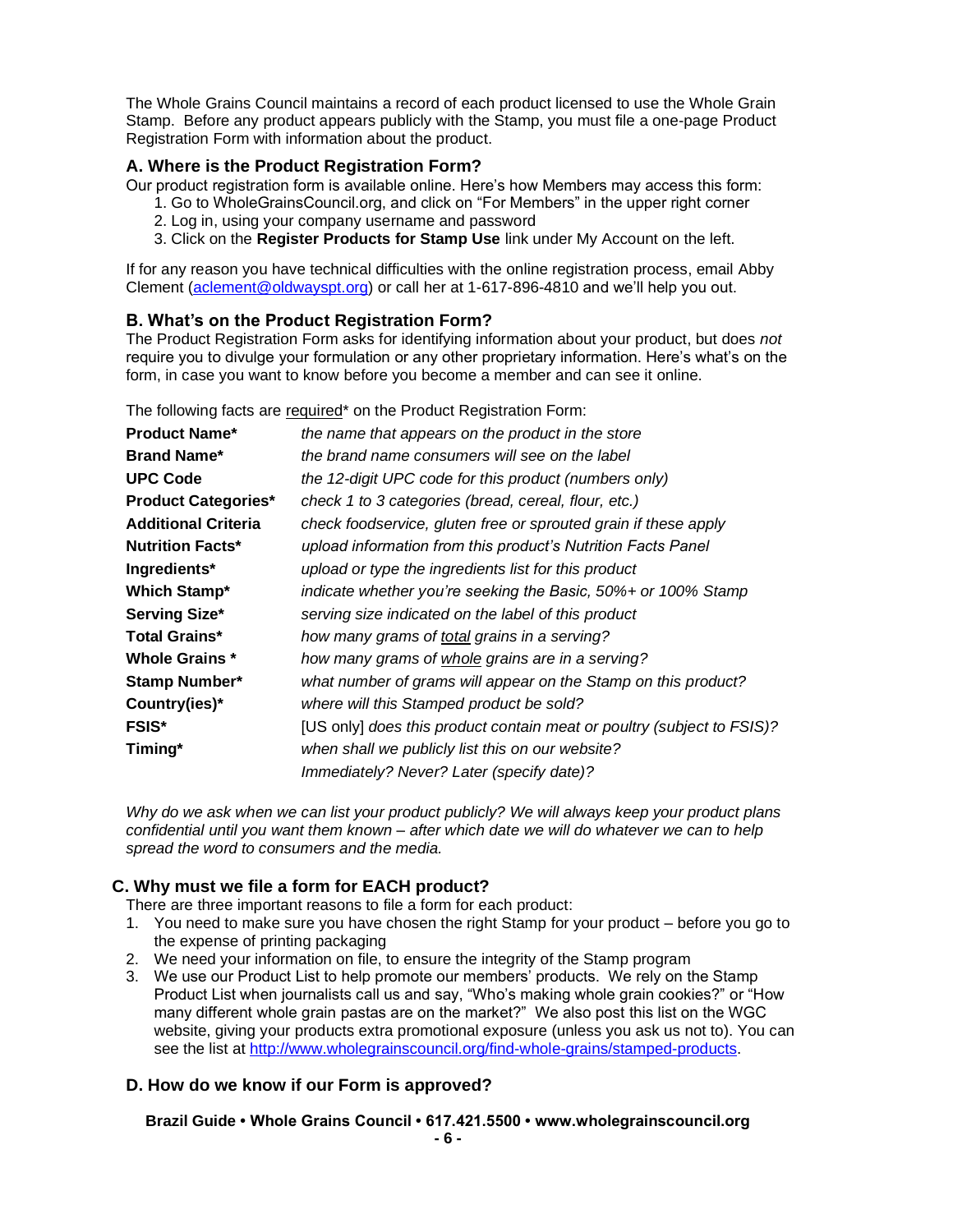The WGC staff will email you so you'll know your form has been received, processed, and approved. Please make sure to note the details of your approval email, as we may have approved your product for a different Stamp or a different gram number than you originally requested. **This process takes 1 - 2 weeks.** If you have an urgent deadline, please contact us. Although it is a rare occurrence, we can try to work with you to help expedite your product approval.

#### **E. What happens when an approved product is updated?**

When changes are made to a previously approved product, you must let the WGC know. If changes are made to the product name, brand name, or UPC, we can edit the original record with the updated information. However, if changes are made to the formulation, serving size, or grain calculations, you must re-submit the product for approval.

# → **Legal Compliance for the Whole Grain Stamp**

It is the responsibility of each company to ensure that the qualifications described herein have been met with respect to each product utilizing the Stamp. Companies are advised to consult their own legal counsel regarding compliance with the Guidelines and whether use of the Stamp is appropriate for their products and their company, in the intended countries. The WGC makes no representations or warranties to companies or third parties with respect to whether such qualifications have been met.

The Stamp is a private, self-regulatory industry program, not a program of any country's government. Use of the Stamp is at your own risk, and it is the responsibility of each individual company to ensure compliance of all elements of its packaging with all applicable government regulations.

# → **Merging Two Whole Grains Council Membership Accounts**

When two Whole Grains Council member companies merge their accounts (for instance, because one member company has been acquired by another), there is administrative work required in transferring the ownership of product registration files and getting the new account/contacts set up. For this reason, the WGC charges a one-time administrative fee when two accounts are merged. The administrative fee is assessed on a sliding scale based on the combined overall revenue of the new (single) member company as follows:

- \$200… if company sales are up to \$50 million
- \$1000… if company sales are \$50 million to \$250 million
- \$2500... if company sales are over \$250 million

# → **Termination of Whole Grain Stamp Usage**

Once a product has been approved to use the Whole Grain Stamp, that approval is valid for the life of the product, provided the formulation remains as originally submitted – and provided that the company continues to be a paid-up member in good standing of the Whole Grains Council.

If any ingredients or nutrition facts change, contact Abby Clement [\(aclement@oldwayspt.org\)](mailto:aclement@oldwayspt.org) for instructions on how to update your product.

The Whole Grain Stamp is a registered certification trademark, and its use – as with any other licensing agreement – is contingent on your continued payment of licensing fees included in your WGC annual payment. If your company fails to make timely payment of the aforementioned licensing fees and is therefore no longer a paid-up member in good standing of the Whole Grains Council, your right to use the Whole Grain Stamp ceases immediately